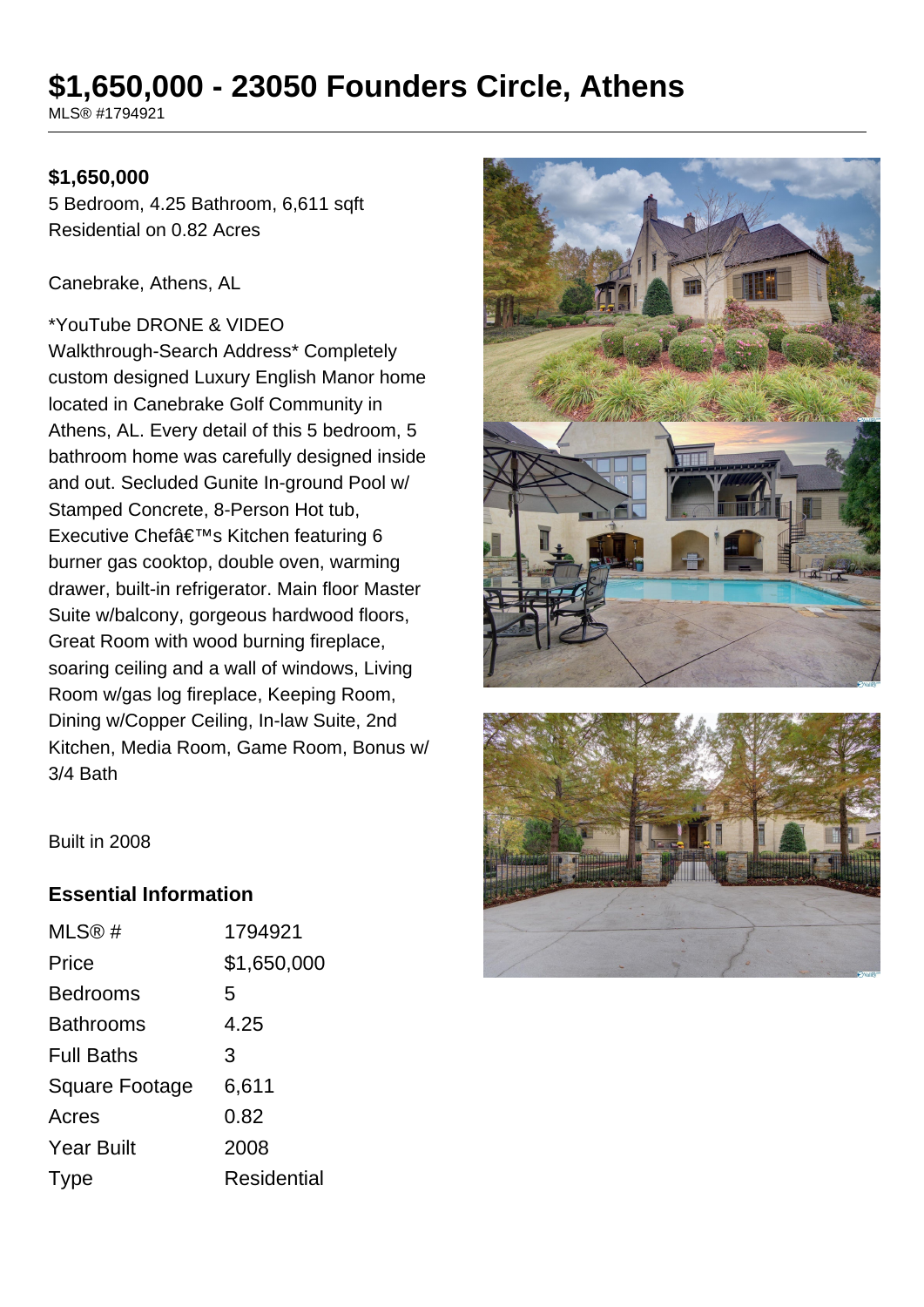| Sub-Type      | <b>Single Family Residence</b> |
|---------------|--------------------------------|
| <b>Style</b>  | Open Floor Plan, See Remarks   |
| <b>Status</b> | Active                         |

### **Community Information**

| Address      | 23050 Founders Circle |
|--------------|-----------------------|
| Subdivision  | Canebrake             |
| City         | Athens                |
| County       | <b>LIMESTONE</b>      |
| <b>State</b> | AL                    |
| Zip Code     | 35613                 |

### **Amenities**

| <b>Utilities</b> | <b>Underground Utilities</b>                                                                          |  |  |
|------------------|-------------------------------------------------------------------------------------------------------|--|--|
| Parking          | Attached, Garage Door Opener, See Remarks, Garage Faces Side,<br>Three Car Garage, Workshop in Garage |  |  |
| # of Garages     | 3                                                                                                     |  |  |
| Has Pool         | Yes                                                                                                   |  |  |
| Pool             | In Ground                                                                                             |  |  |

# **Interior**

### Appliances 48 Built In Refrig, Dishwasher, Disposal, Double Oven, Gas Cooktop, Microwave, Security System, Tankless Water Heater, Warming Drawer Heating Central 2+, Electric Cooling Central 2+, Electric Fireplace Yes # of Fireplaces 2 Fireplaces Gas Log, Two, Wood Burning Stories Three Or More

### **Exterior**

|                 | Exterior Features Hot Tub, Sidewalk |
|-----------------|-------------------------------------|
| Lot Description | Sprinkler Sys, Wooded               |
| <b>Windows</b>  | Double Pane Windows                 |

### **School Information**

| Elementary    | Fame Academy At Brookhill (P-3) |
|---------------|---------------------------------|
| <b>Middle</b> | Athens $(6-8)$                  |
| High          | Athens High School              |